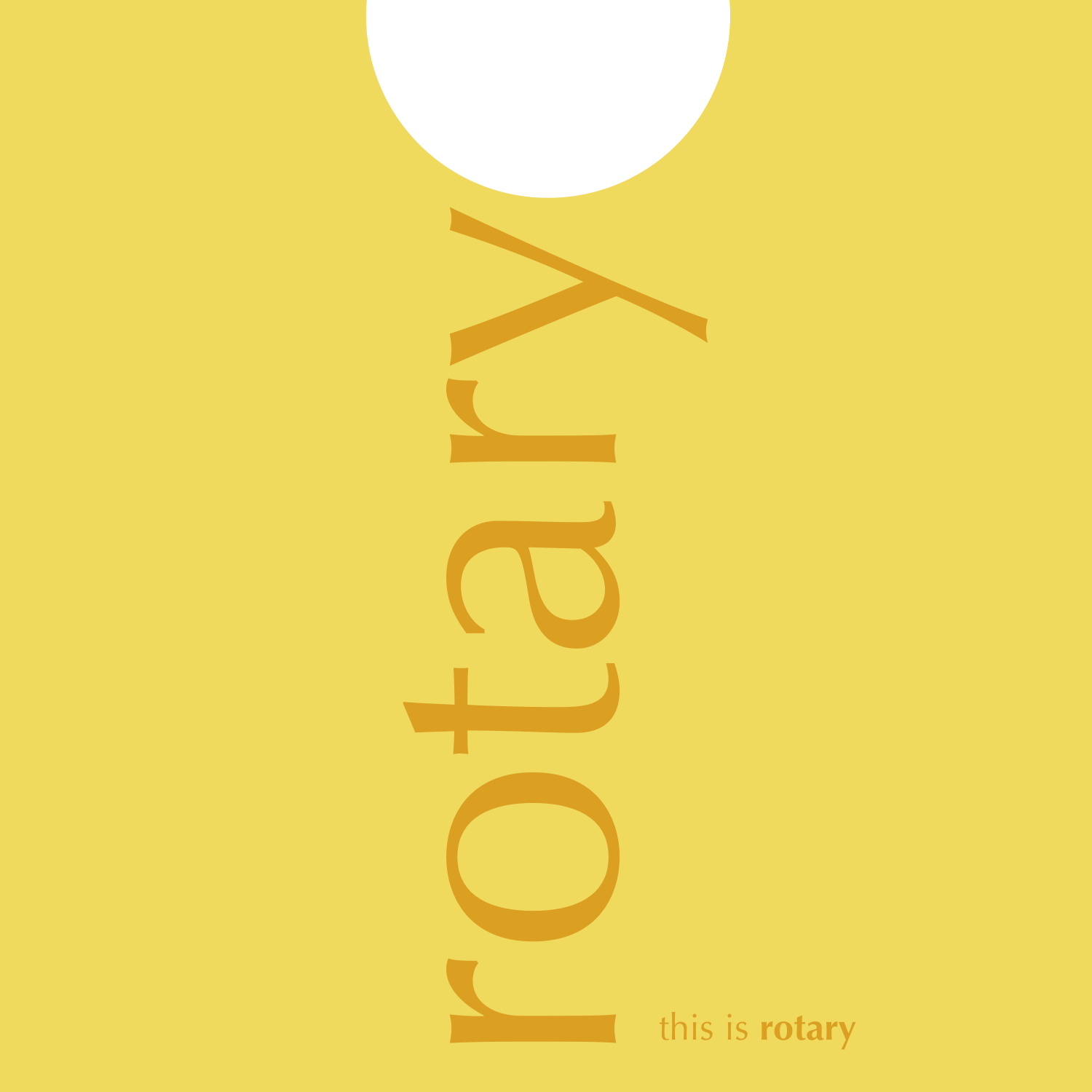

*1.2 million business and* 

*More than 165 countries.* 

*Providing humanitarian* 

*service. Building goodwill* 

*and peace in the world.*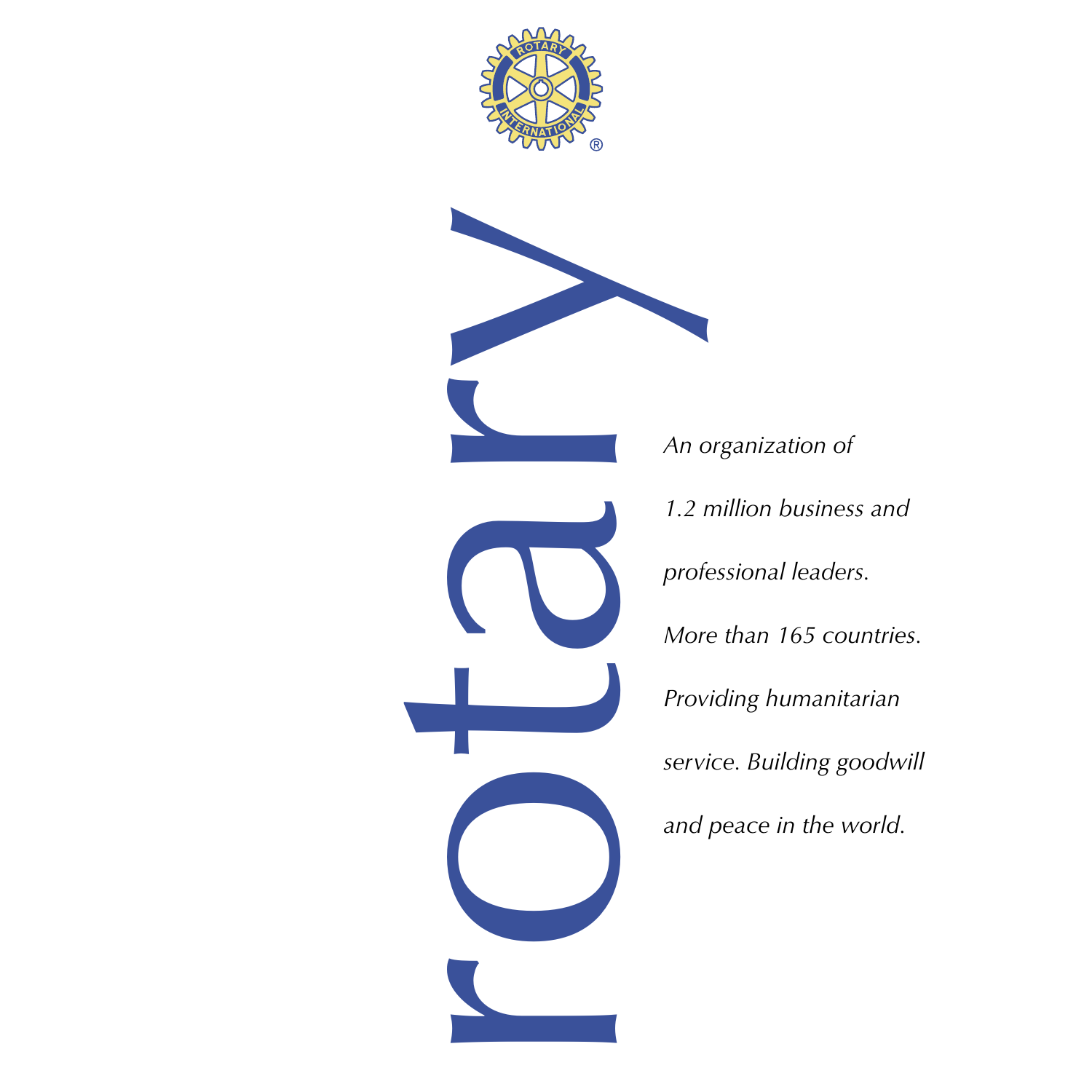# What Rotary?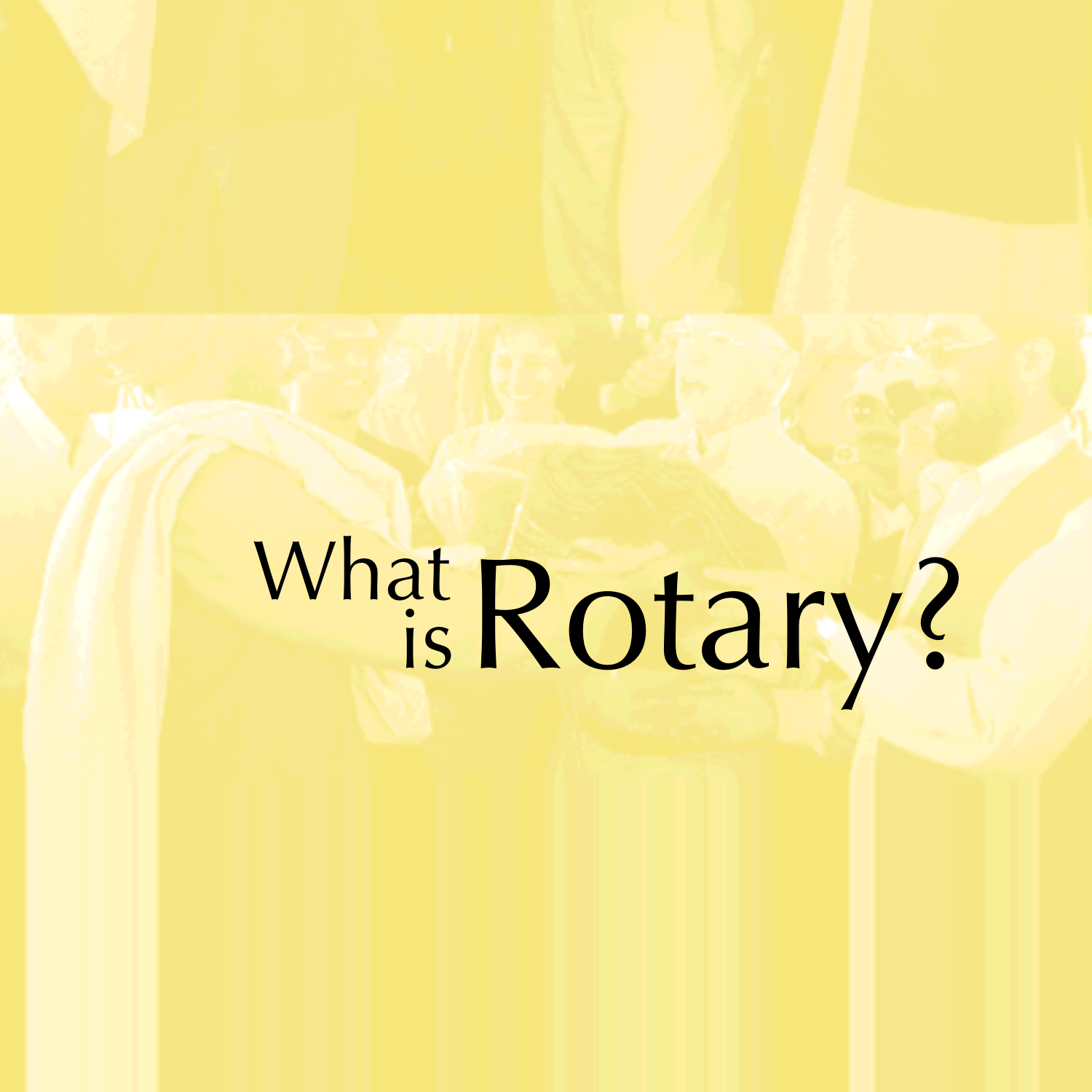*Rotary is a global network of community volunteers. Rotary members are business and professional leaders who provide humanitarian service, encourage high ethical standards, and help build goodwill and peace in the world.* 

*Some 31,000 Rotary clubs in more than 165 countries carry out service projects in their local communities and abroad to address such critical issues as poverty, health, hunger, illiteracy, and the environment.*



### Projects

Rotary clubs participate in a broad range of humanitarian, intercultural, and educational activities designed to improve the human condition. Rotary's humanitarian grants support club projects that provide health care and medical supplies, clean water, food, job training, youth development, and education to millions of people in need — particularly in the developing world.

In addition, Rotary provides more than 200 grants each year to fund the work of Rotary volunteers, who travel to parts of the world where their technical expertise and knowledge are most needed to alleviate hardship and solve problems.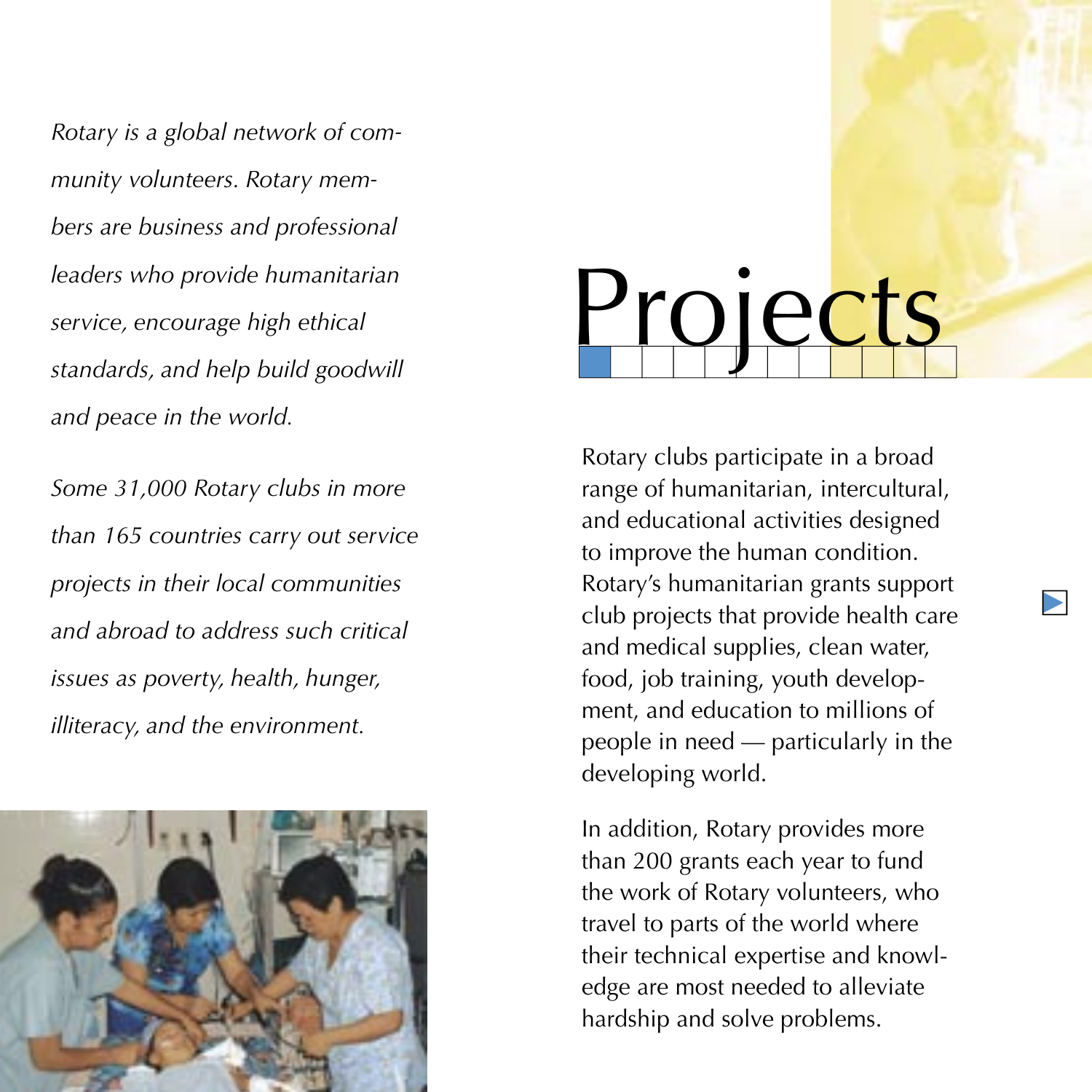# Peace

Rotary builds understanding through international scholarships, exchange programs, and humanitarian grants. In 2002, Rotary launched the Rotary Centers for International Studies in peace and conflict resolution, an innovative program designed to educate tomorrow's peacemakers.

Hosted at seven leading universities around the globe, the program funds 70 World Peace Scholars each year for graduate studies in interna-

tional relations, conflict studies, and negotiation — providing promising leaders the tools to further the cause of peace.

Some 35,000 students from 110 countries have also studied abroad since 1947 as Rotary Ambassadorial Scholars. Rotary's Group Study Exchange has helped more than 45,000 young professionals explore their career fields in other countries. And, each year some 8,000 secondary-school students experience life in another country through Rotary's Youth Exchange program.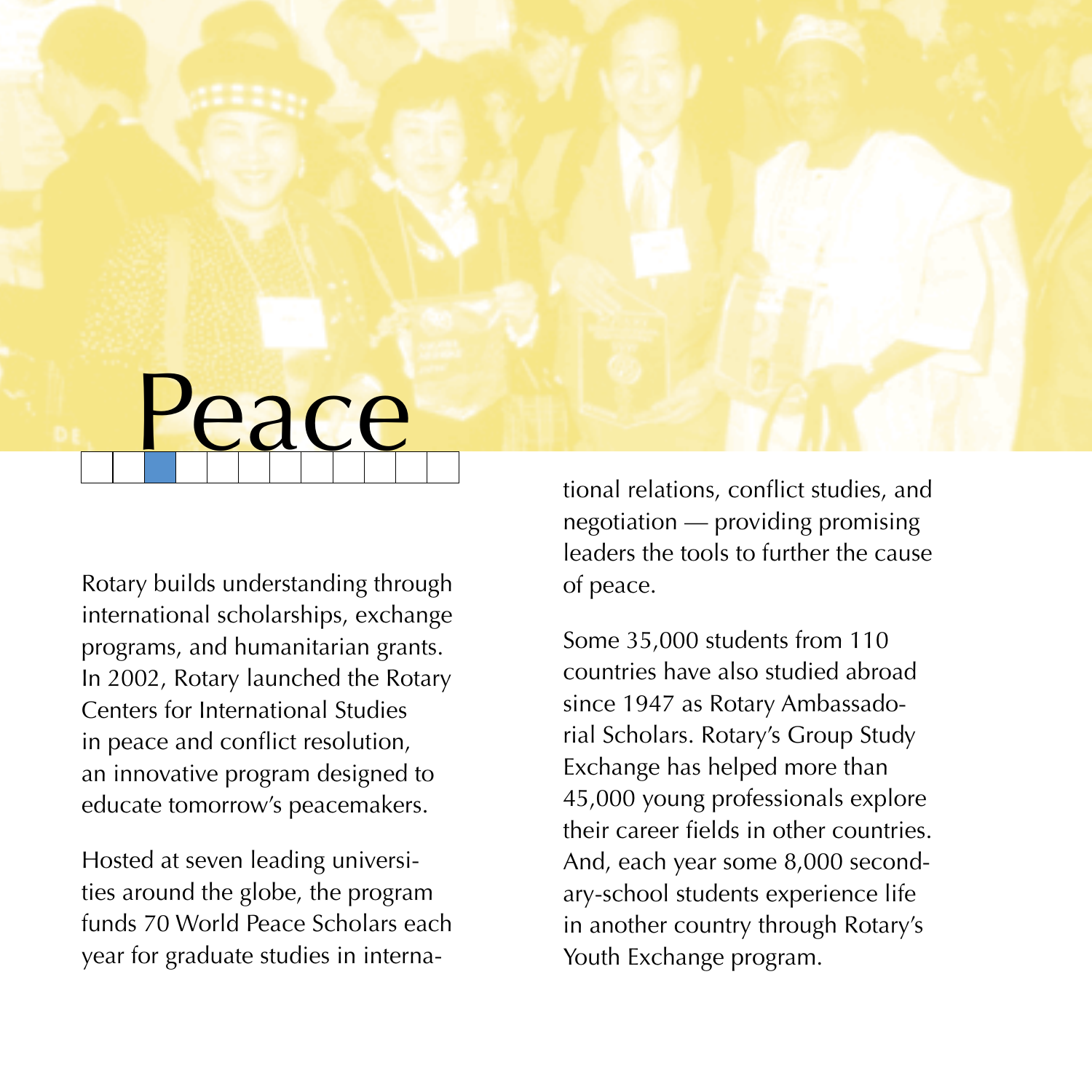# Polio Eradication

In 1985, Rotary launched PolioPlus, an ambitious program to immunize the world's children against polio. Rotary's grassroots leadership, volunteer support, and initial funding for vaccine provided the catalyst for the World Health Assembly's resolution in 1988 to eradicate polio worldwide. Spearheading partners of the Global Polio Eradication Initiative are the World Health Organization, Rotary International, U.S. Centers for Disease Control and Prevention, and UNICEF.

As a result of this partnership's efforts, polio cases have dropped by 99 percent since 1988, and the world stands on the threshold of eradicating the disease. Rotary members have given more than half-a-billion U.S. dollars and countless hands-on volunteer hours to this critical effort.

The savings to be realized from polio eradication are potentially as high as US\$1.5 billion per year — funds that could be used to address other public health priorities. The savings in human suffering will be immeasurable.

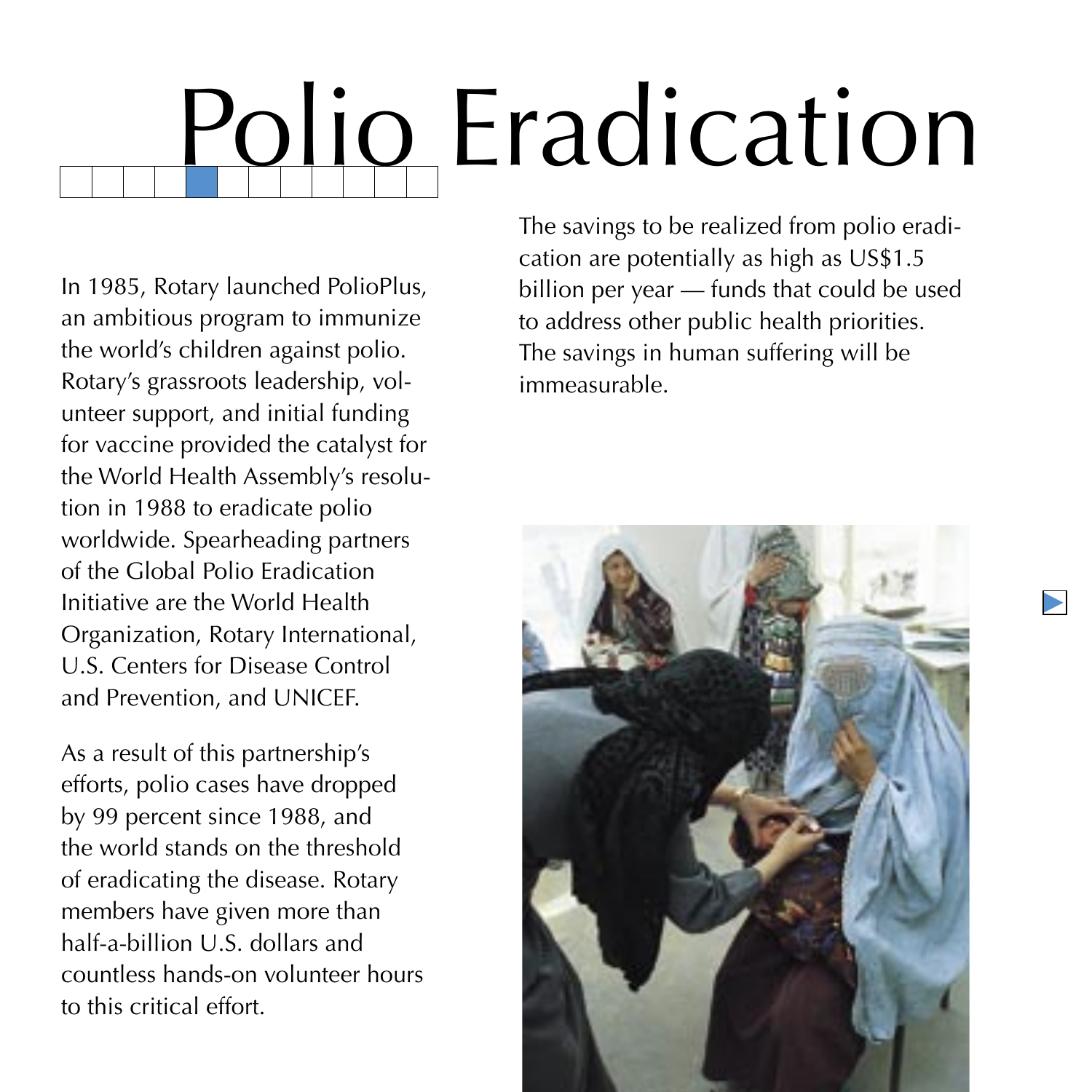### Progress

Paul P. Harris formed the world's first service club, the Rotary Club of Chicago, on 23 February 1905. The Rotary motto is Service Above Self and, as it celebrates its centennial, Rotary continues to concern itself with truth, fairness, improved relations between peoples, and world peace.

During World War II, Rotary members increasingly became involved in promoting international understanding. A Rotary conference held in London in 1942 planted the seeds for the development of the United

Nations Educational, Scientific, and Cultural Organization (UNESCO), and some 50 Rotary members served as delegates and consultants at the founding of the United Nations.

Today, Rotary holds the highest consultative status with the United Nations that a nongovernmental organization can obtain. In this capacity, Rotary has a voice within the UN system allowing access to its people and resources worldwide.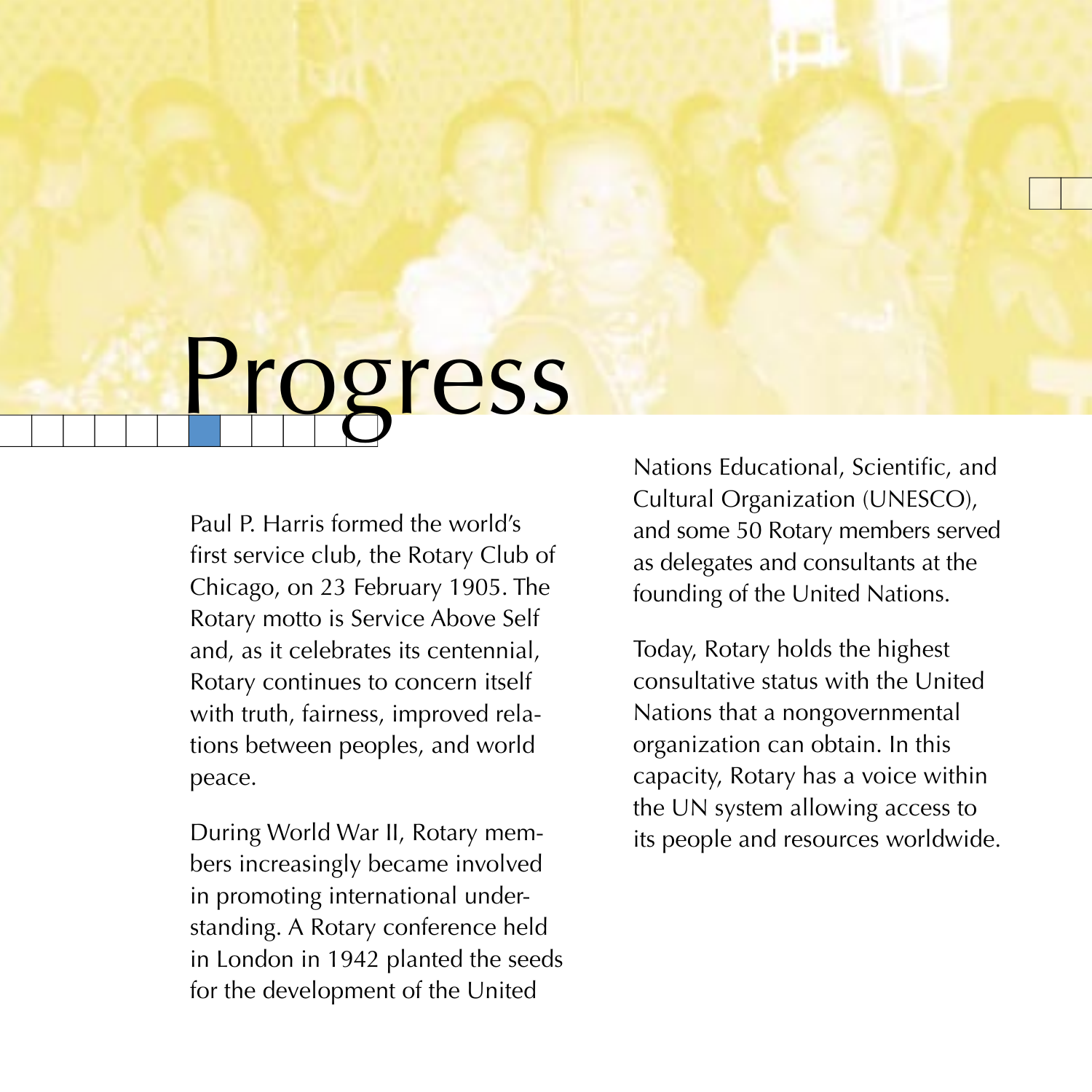# People

Belonging to a Rotary club gives men and women an enjoyable and organized way to make a contribution to their community. Rotary members meet weekly to plan club, community, and international service activities. By using their skills and expertise globally, members also enhance their professional network, career development, and cross-cultural understanding.

Rotary clubs are nonreligious, nongovernmental, and open to every race, culture, and creed. Members represent a cross section of local business and professional leaders.

To learn more about a Rotary club in your community, please visit the information for prospective members section of the Rotary International Web site at www.rotary.org or contact your local club.

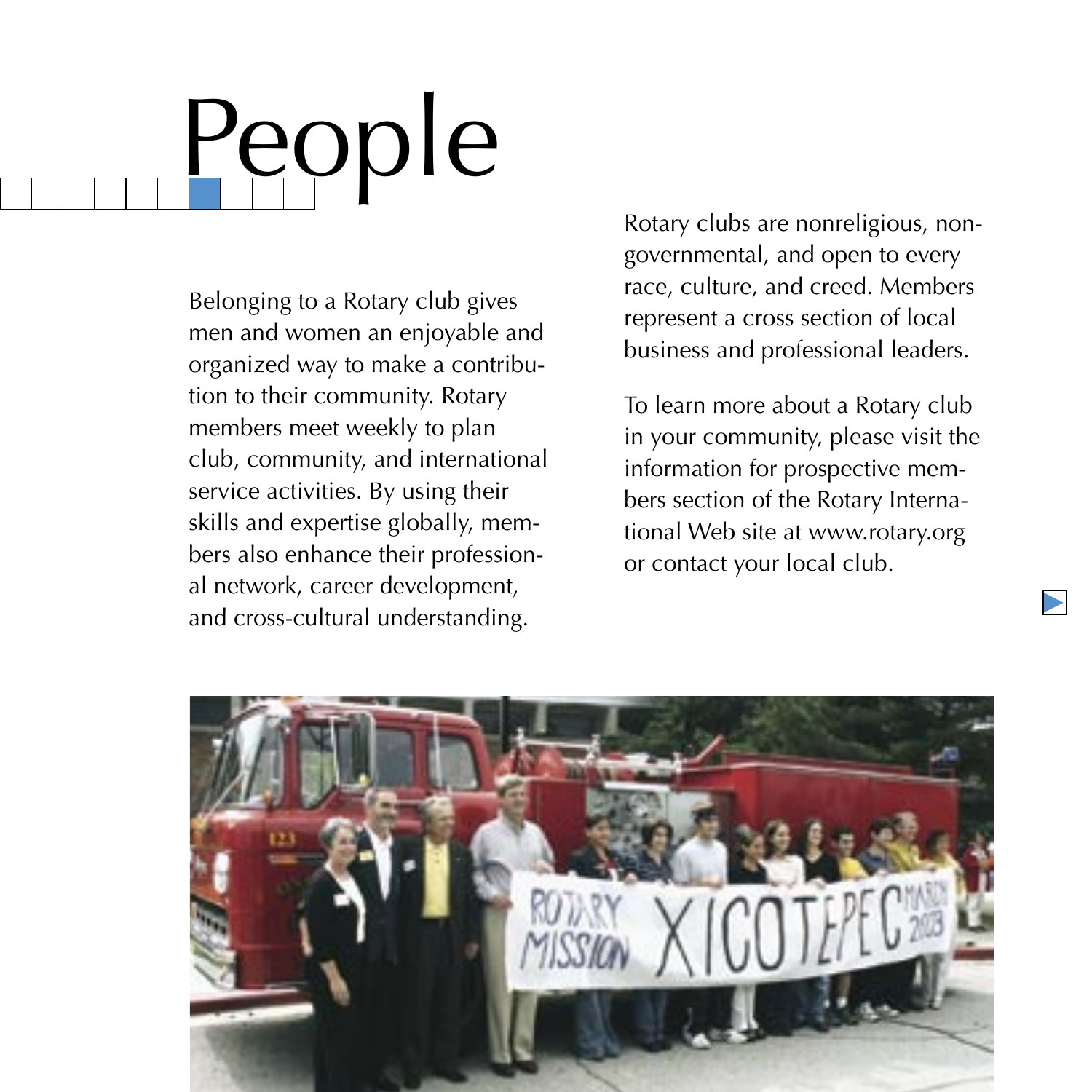## **Contact**

### **Rotary International World Headquarters**

One Rotary Center 1560 Sherman Avenue Evanston, IL 60201-3698 USA Telephone: (847) 866-3000 Fax: (847) 328-8554 or (847) 328-8281

**www.rotary.org**

### **Rotary International Offices**

Buenos Aires, Argentina New Delhi, India Parramatta, NSW, Australia São Paulo, Brazil Seoul, Korea Tokyo, Japan Zurich, Switzerland

Rotary International in Great Britain and Ireland (RIBI) Alcester, Warwickshire, England